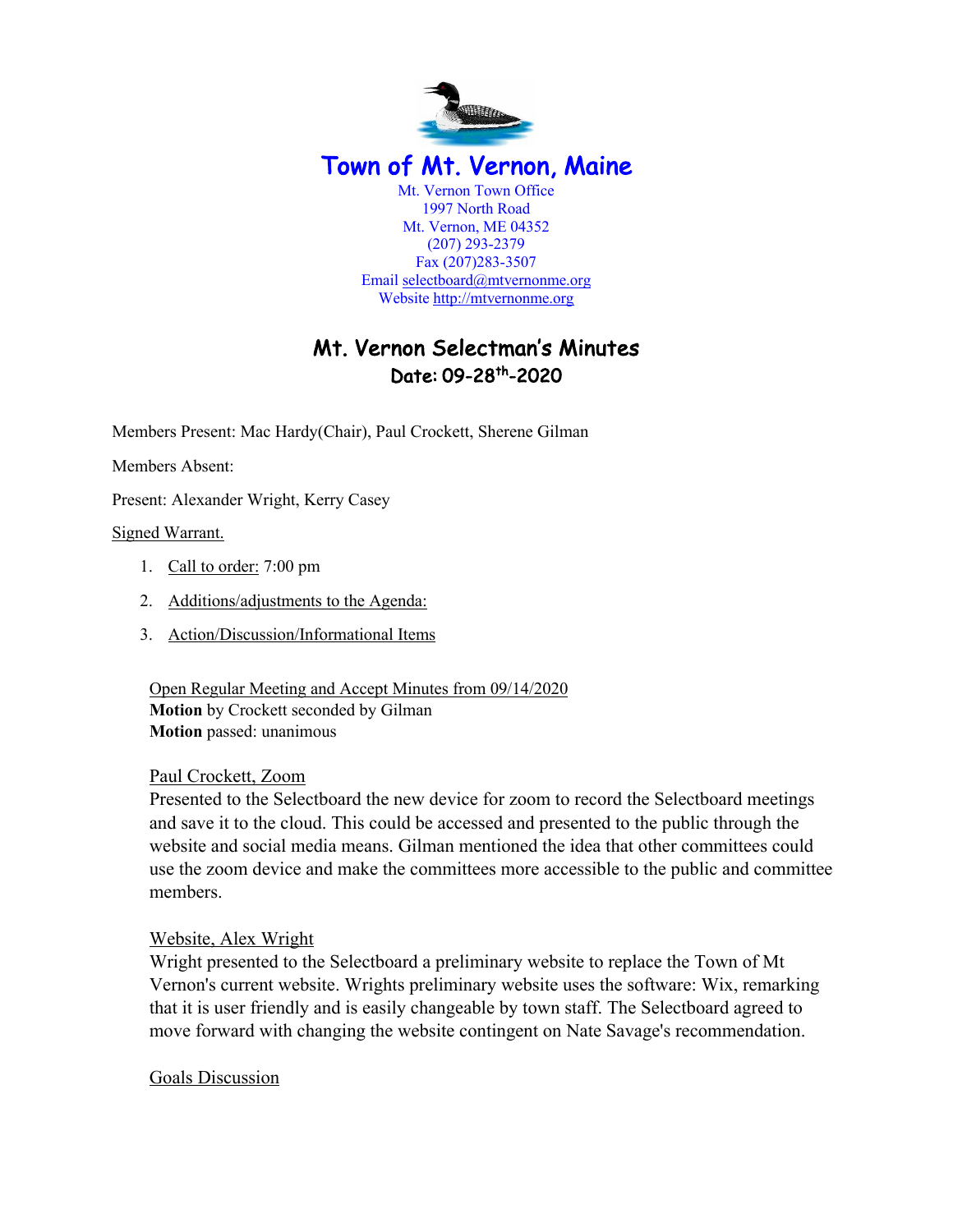Hardy asked the question of what the overall goal is by the Comprehensive Plan. Considering we are a very small town and bedrock town in terms of development. Gilman mentioned her idea of the comprehensive plan is to be administered by the departments and committees and let them implement it. Hardy makes the point, using the Aging in Place committee as an example, to illustrate the heavy dependency on volunteers, where there would be a cost if there were no volunteers to provide those services. Hardy emphasized specific goals that we need to achieve and are measurable and timeline. The Selectboard went over some of the department's goals, specifically the Community Center and some of the plans that might not be advisable long term due to flooding. Hardy asked the Selectboard to have a long-range, medium-range, and short-range to achieve. Gilman asked about some of the groups and the implementation of some of their goals should be their responsibility. Casey mentioned there is a bigger picture and the purpose of the comprehensive plan is to set the overall appeal and meaning of the town. Hardy requests the Selectboard to come to the next meeting, with some goals.

## Other Business

- a. Vote in support of new office hours for the rest of the year, to be reviewed by years end. **Motion** by Crockett seconded Gilman, support town Clerks to be open the first Saturday of each month from 9-12 **Motion** passed: unanimous
- b. Vote on Bid and Procurement Policy **Motion** by Crockett seconded by Gilman to approve 09-28-2020 Bid and Procurement **Policy Motion** passed: unanimous
- c. Recognition for Nancy Hemphill work on the Town of Mt Vernon Welcome Signs The Selectboard wants to thank for Nancy Hemphill work on the Mount Vernon Welcome Signs.
- d. MDOT meeting on October 5th at the community center concerning the closing of Blake Hill bridge.

Information will be sent out for the meeting and proper posting.

e. Clyde Dyar

Dyar mentioned a grant program for the matching grant program currently there is \$12,000 in the grant budget. A quote from Scott Horne to work on the Minnihonk lake dredging and will need \$10,000 for the project. Dyar also recommends there be public facilities for changing and bathrooms for the Minnihonk Beach. Crockett asked Casey if we could overdraft the account, Dyar mentioned we will need to only match a part of the grant. Casey replied no, unless a special town meeting. Gilman asked if there are other accounts we could use. Casey mentioned we could use contingence, noting she